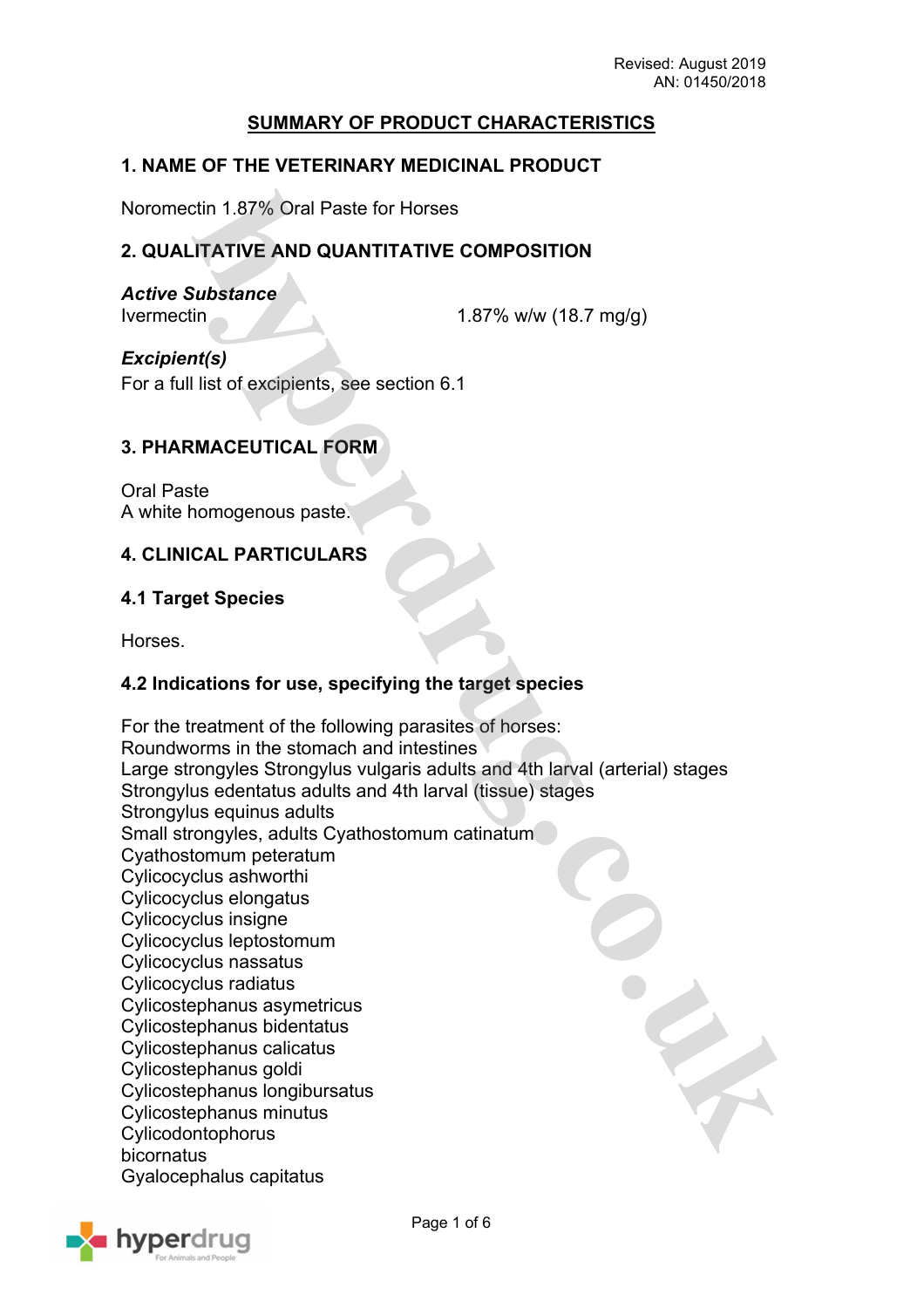Hairworms Trichostrongylus axei adult Pinworms Oxyuris equi adult and immature Ascarids Parascaris equorum adult and 3rd and 4th stage Intestinal threadwormsStrongyloides westeriadult Neck threadworms Onchocerca spp (microfilariae) Lungworms Dictyocaulus arnfieldi adult and immature Stomach bots Gasterophilus spp oral and gastric larval stages

Ivermectin is not effective against encysted larval stages of the small strongyles.

## **4.3 Contraindications**

Do not use in horses known to be hypersensitive to the active ingredient or to any other ingredients.

Do not use in dogs or cats as severe adverse reactions may occur. See also 4.11

## **4.4 Special warnings for each target species**

The veterinary medicinal product has been formulated specifically for use in horses only. Dogs and cats may be adversely affected by the concentration of ivermectin in the veterinary medicinal product if they are allowed to ingest spilled past or have access to used syringes.

As with all anthelmintics, a veterinary surgeon should establish appropriate dosing programmes and stock management to achieve adequate parasite control and reduce the likelihood of anthelmintic resistance developing.

## **4.5 Special precautions for use**

## **Special Precautions for use in animals:**

Avermectins may not be well tolerated in all non-target species (cases of intolerance with fatal outcome are reported in dogs, especially Collies, Old English Sheepdogs and related breeds or crosses, and also in turtles / tortoises).

## **Special precautions to be taken by the person administering the veterinary medicinal product to animals:**

Do not smoke or eat while handling the veterinary medicinal product. Wash hands after use. Avoid eye contact.

## **4.6 Adverse reactions (frequency and seriousness)**

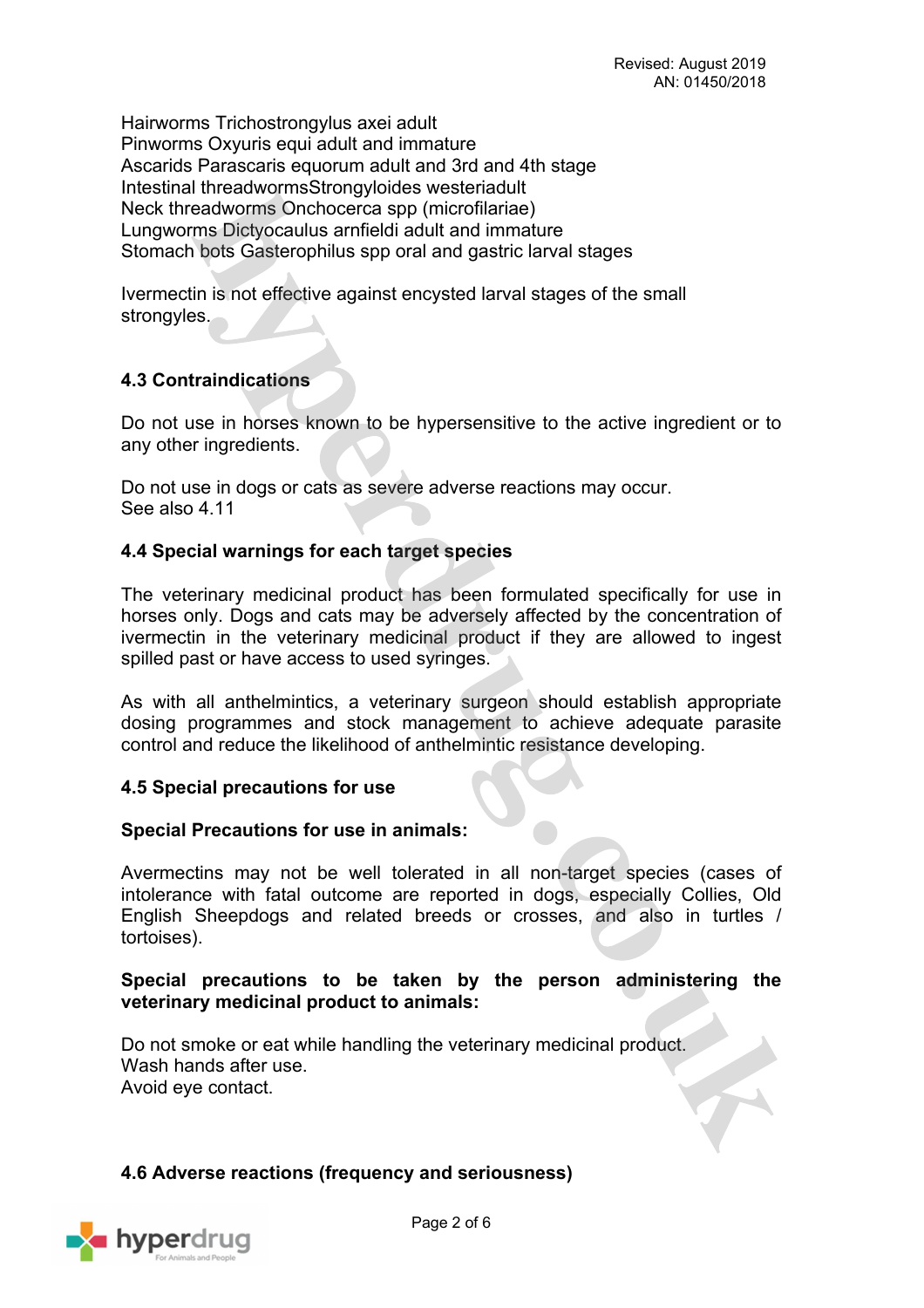Some horses carrying heavy infection of Onchocerca microfilariae have experienced oedema and pruritus following dosing, assumed to be the result of death of large numbers of microfilariae. These signs resolve within a few days but symptomatic treatment may be advisable.

Frequent and repeated use may lead to the development of resistance.

## **4.7 Use during pregnancy, lactation or lay**

The veterinary medicinal product can be administered at any stage of pregnancy.

Ivermectin passes readily into milk. When administering to lactating females, residues of ivermectin could be present in the maternal milk. No studies have been reported on the effect of ingestion of milk on the development of newborn foals.

Do not use in mares producing milk for human consumption.

### **4.8 Interaction with other medicinal products and other forms of interactions**

None known.

#### **4.9 Amounts to be administered and administration route**

The veterinary medicinal product is administered orally at a single dose rate of 200 μg/kg of bodyweight. One syringe division of paste should be administered per 100 kg bodyweight (based on the recommended dosage of 200 μg/kg (0.2 mg/kg). Each syringe delivers 140 mg ivermectin, sufficient to treat 700 kg of bodyweight. Horses weight should be accurately determined for the correct use of the paste. The animal's mouth should be free from food to ensure swallowing. The tip of the syringe barrel should be inserted at the interdental space (the gap between the front and back teeth). Immediately elevate the horse's head for a few seconds to ensure swallowing.

Do not use the same syringe to treat more than one animal unless horses are running together or in direct contact with each other on the same premises.

For best results all horses in a yard or grazing together should be included in a regular parasite control programme, with particular attention being paid to mares, foals and yearlings, and treated at the same time. Foals should be treated initially at 6-8 weeks of age and routine treatment repeated as appropriate.

Retreatment should be done according to the epidemiological situation, but not less than 30 days intervals.

## **4.10 Overdose (symptoms, emergency procedures, antidotes), if**

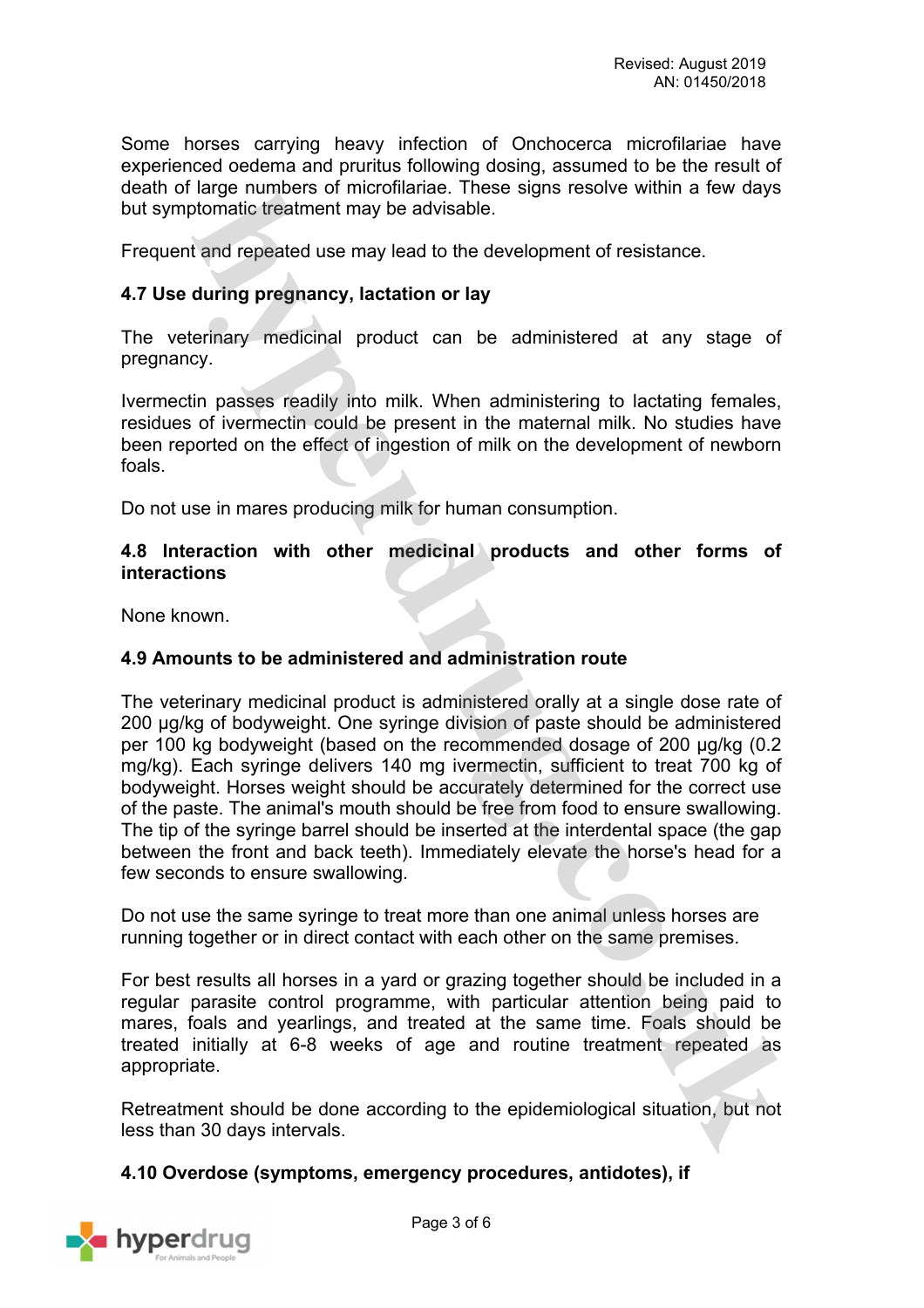#### **necessary**

Mild transitory signs (slowed pupillary light response and depression) have been seen at a higher dose of 1.8 mg/kg (9 times the recommended dose level). Other signs seen at higher doses include mydriasis, ataxia, tremors, stupor, coma and death. The less severe signs have been transitory.

Although no antidote has been identified, symptomatic therapy may be beneficial.

## **4.11 Withdrawal period(s)**

Edible tissues: 34 days.

Not permitted in mares producing milk for human consumption.

## **5. PHARMACOLOGICAL or IMMUNOLOGICAL PROPERTIES**

**Pharmacotherapeutic gr**oup: Avermectins

### **ATC Vet Code:** QP54AA01.

### **5.1 Pharmacodynamic properties**

Ivermectin is a 22, 23-dihydro derivative of an avermectin (which is a fermentation product produced by Streptomyces avermitilis) and consists of 2 homologues: B1a and B1b. It is a parasiticide with nemotocidal, insecticidal and acaricidal activity documented in a wide range of domesticated animals. Ivermectin is not effective in liver fluke and cestode infestations.

Avermectin bind selectively with glutamate-gated chloride ion channels, which occur in invertebrate nerve or muscle cells. This leads to an increase of the cell membrane permeability to chloride ions of the nerve or muscle cells, causing irreversible neuromuscular blockade in the parasite, followed by paralysis and death.

Compounds of this class may also interact with other ligand-gated chloride channels, such as those gated by the neurotransmitter gamma-aminobutyric acid (GABA). Ivermectin stimulates GABA liberation at presynaptic nerve terminations (in Nematodes) or the neuromuscular junctions (in Arthropodes), that leads to the paralysis and death of the relevant parasites.

Resistance to ivermectin in horses has not been reported, however it is possible that frequent and repeated use may lead to the development of resistance.

#### **5.2 Pharmacokinetic particulars**

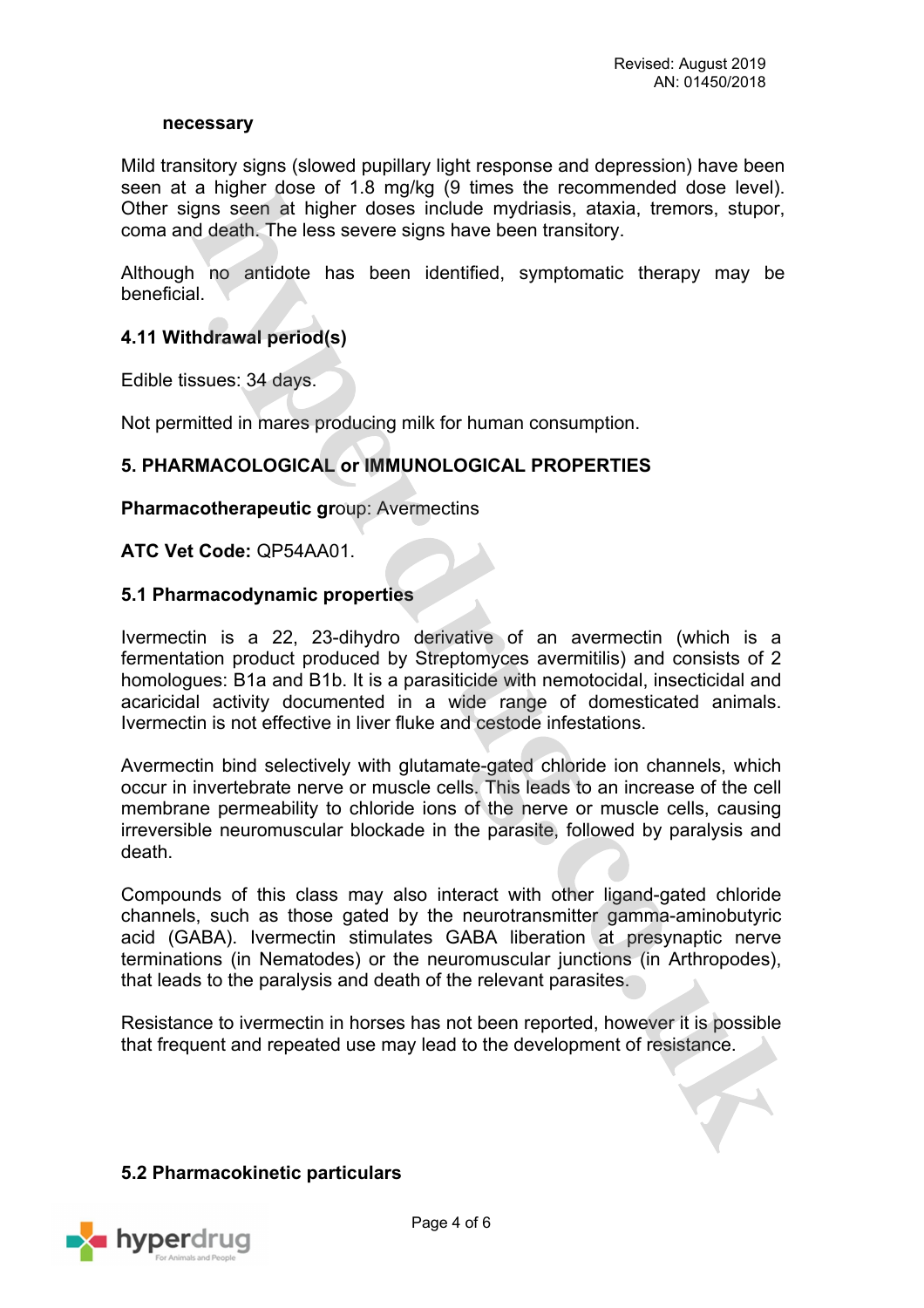After oral administration of the recommended dose to horses, the following parameters were observed: Cmax of 29 ng/ml, Tmax of 7 h, AUC of 1485 ng/ml.h and t½ of 55 h. Ivermectin is highly lipophilic and has good ability to penetrate to the location of parasites. It is stored in and slowly released from fat after which it is converted by the liver to less lipid soluble metabolites by oxidative biotransformation. The excretion route of the active substance occurs mainly in the bile and faeces. Less than 2% is eliminated via urine. Ivermectin is highly protein bound and clearance is slow.

# **6. PHARMACEUTICAL PARTICULARS**

## **6.1 List of excipients**

Hydroxypropyl Cellulose Hydogenated Castor Oil Titanium Dioxide (E171) Propylene Glycol Water for Injection

### **6.2 Major incompatibilities**

Not applicable.

### **6.3 Shelf-life**

Shelf-life of the veterinary medicinal product as packaged for sale: 3 years This is a unidose product. Please dispose of after use.

#### **6.4 Special precautions for storage**

Do not store above  $25^{\circ}$ C. Keep the container in the outer carton in order to protect from light.

#### **6.5 Nature and composition of immediate packaging**

Low-density polyethylene pre-filled syringes containing 7.49 g of product in cartons of 1,2 and 10 syringes.

### **6.6 Special precautions for the disposal of unused veterinary medicinal products or waste materials derived from the use of such products**

EXTREMELY DANGEROUS TO FISH AND AQUATIC LIFE. Do not contaminate surface waters or ditches with product or used container. Any unused product or waste manerial should be disposed of in accordance with national requirements.

## **7. MARKETING AUTHORISATION HOLDER**